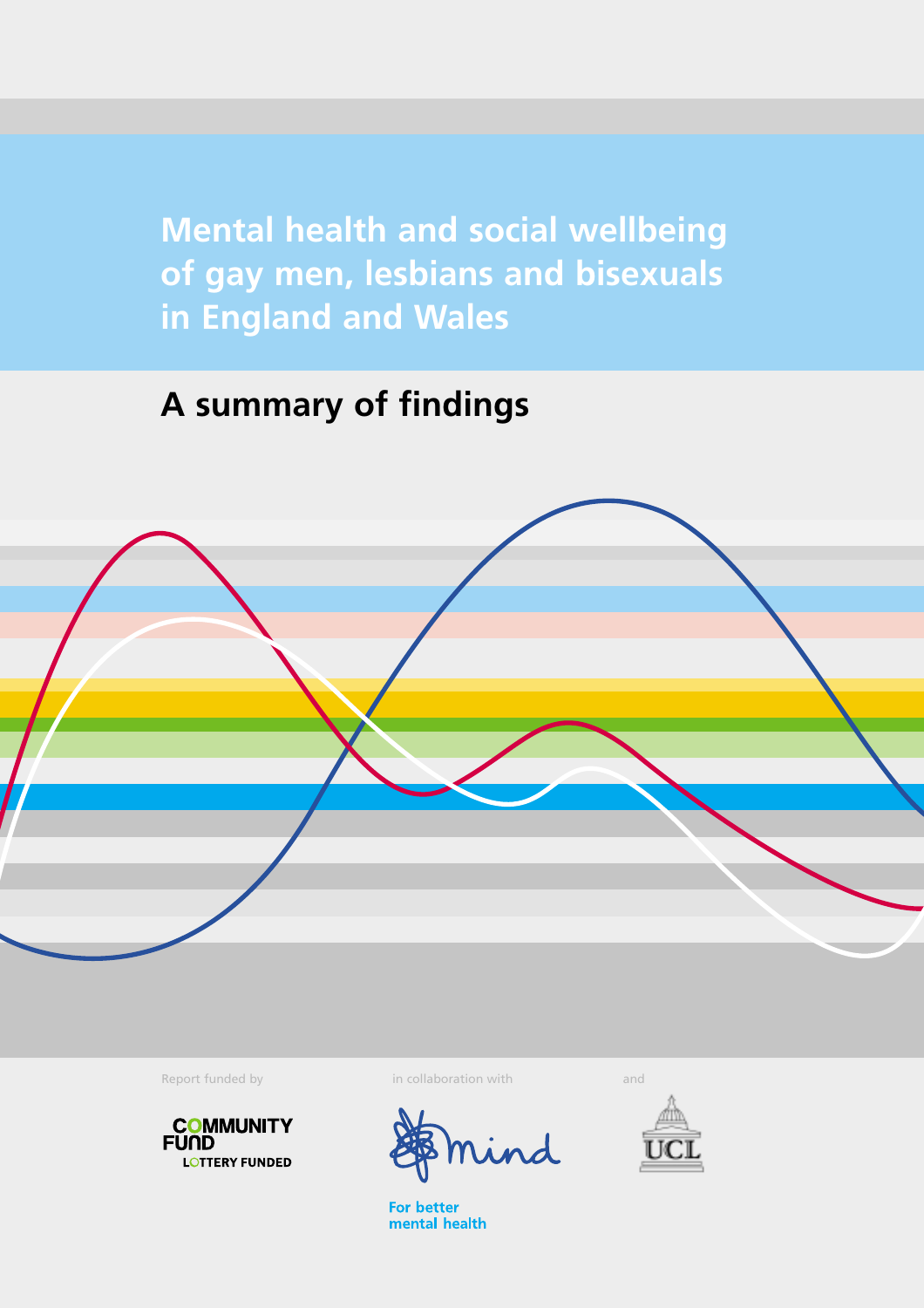### **Mental health and social wellbeing of gay men, lesbians and bisexuals in England and Wales**

#### **A summary of findings**

Principal authors: **Professor Michael King and Dr Eamonn McKeown**

With: James Warner, Angus Ramsay, Katherine Johnson, Clive Cort, Oliver Davidson and Lucienne Wright

Department of Psychiatry and Behavioural Sciences, Royal Free College and University College Medical School

© 2003 Michael King

Mind (National Association for Mental Health) 15-19 Broadway London E15 4BQ web: www.mind.org.uk



Report funded by in collaboration with and



For better mental health

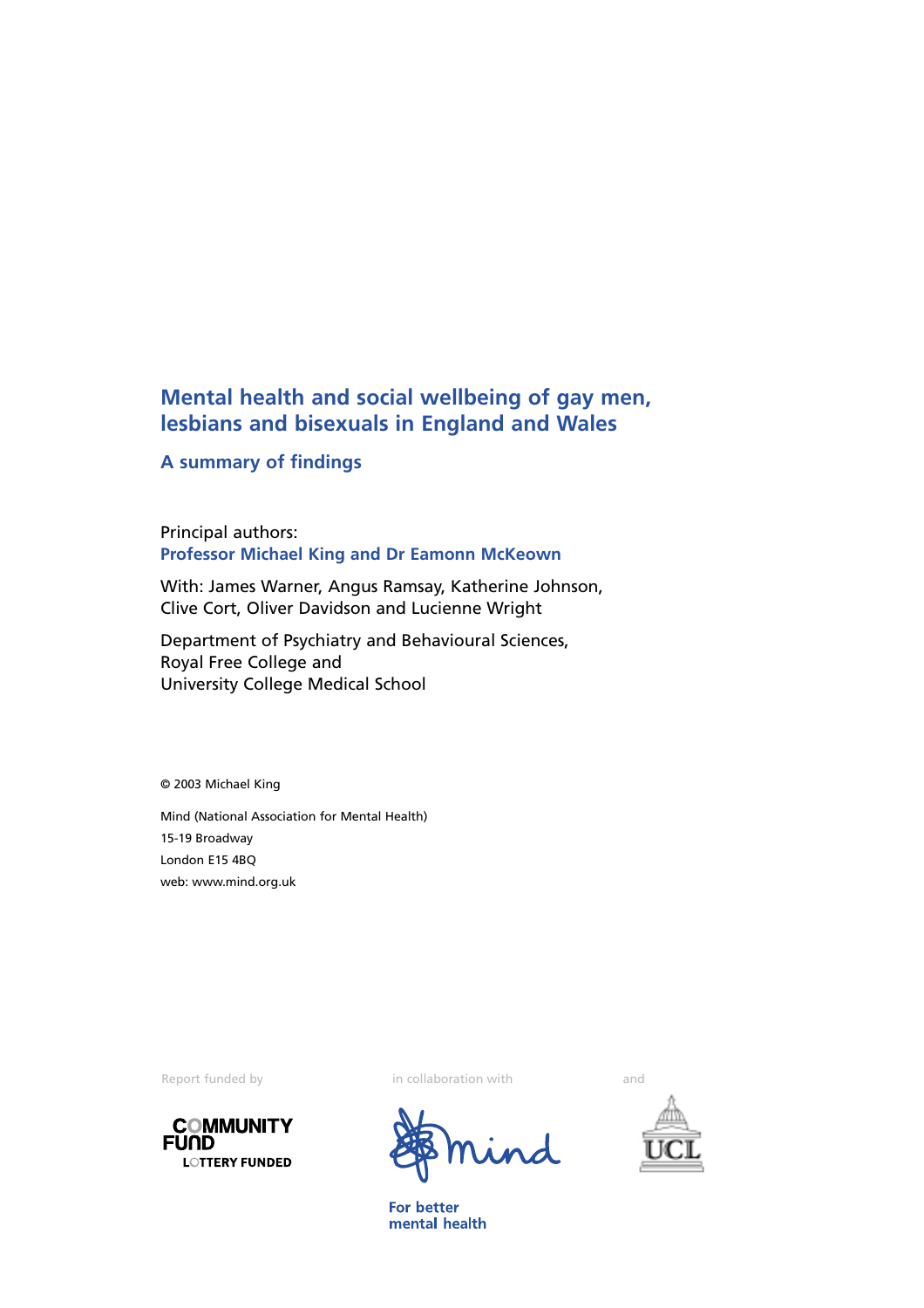## **Background**

#### **Background to the study**

The hypothesis of this study is that lesbians, gay men and bisexuals (LGB) in England and Wales have a different experience of mental health, quality of life and mental health services than heterosexual people. This study examines these three areas of experience. Until now, we knew very little about these issues among LGB people in Britain, but substantial research from the USA shows that lesbians, gay men and bisexual people suffer intolerance of their sexuality, discrimination and victimisation, and appear to have higher rates of anxiety, depression and suicidal behaviour. There are indications that the situation may be similar in Britain. Furthermore, the Project for Advice, Counselling and Education (PACE), the London-based support organisation for gay men and lesbians, has found that LGB service users can face the same discrimination within the mental health service, as they do in wider society. A comprehensive assessment of the mental health of LGB men and women within the context of the wider population in Britain was needed to contribute to policy development and service planning.

#### **Objectives**

The objective of this study has been, firstly, to compare the psychological status, social adjustment, quality of life and use of mental health services of lesbians, gay men and bisexual men and women with heterosexual men and women; and secondly, to examine the experiences of LGB people who have had encounters with the mental health services.

#### **Methodology**

A cross-section of heterosexuals, lesbians, gay men and bisexual men and women in England and Wales were recruited using snowball sampling. This is a method involving first recruits in the attraction of others to a study, and is a useful method when the group to be studied is relatively dispersed throughout the country. A total of 656 gay men, 505 heterosexual men, 430 lesbians and 588 heterosexual women, 85 bisexual men and 113 bisexual women were recruited to take part in the study. Data was collected using a range of general and standardised questionnaires. Twenty three gay men and lesbians who had previous experience with the mental health services took part in a qualitative study to examine the nature of these experiences.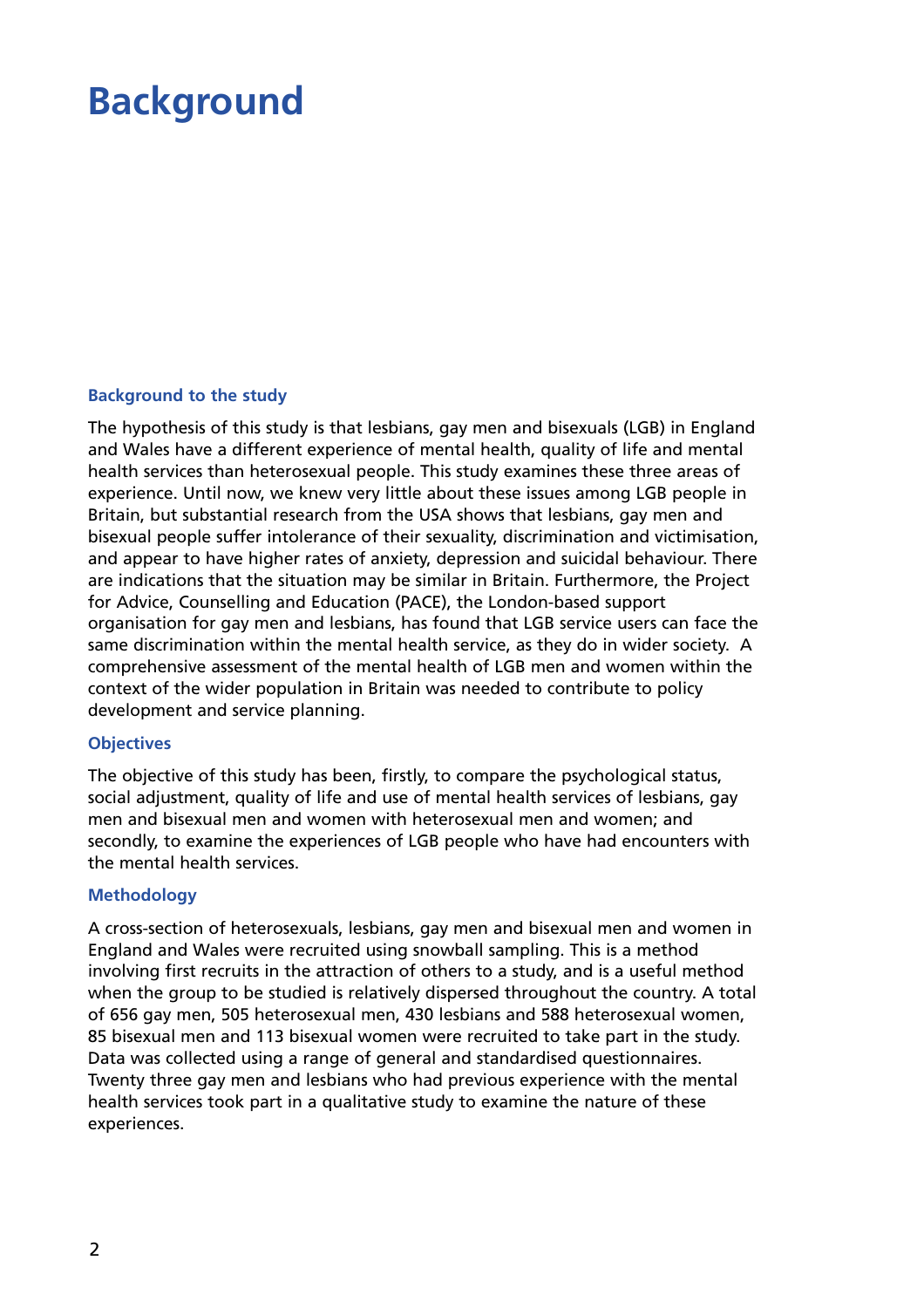## **Main findings**

Comparisons were made between two main groups: gay men/lesbians were compared with heterosexual men and women and gay men/lesbians were compared with bisexual men and women. In all comparisons men and women were compared separately.

#### **Research findings**

The main findings for these comparisons were similar to those reported in US studies. Figure 1.1 shows that gay men and lesbians reported more psychological distress than heterosexuals, despite similar levels of social support and quality of physical health as heterosexual men and women.

| Figure 1.1     | Differences in psychological distress levels according to gender<br>and sexuality |                     |             |                 |
|----------------|-----------------------------------------------------------------------------------|---------------------|-------------|-----------------|
|                |                                                                                   | <b>Heterosexual</b> | Gay/lesbian | <b>Bisexual</b> |
| <b>Males</b>   |                                                                                   |                     |             |                 |
| CIS-R mean     |                                                                                   | 10.09               | 12.23       | 14.92           |
| <b>Females</b> |                                                                                   |                     |             |                 |
| CIS-R mean     |                                                                                   | 10.34               | 12.67       | 12.52           |
|                |                                                                                   |                     |             |                 |

*Based on the results from the Clinical Interview Schedule (CIS-R), the higher the score the higher the level of psychological distress.*

Levels of substance use disorders were higher among gay men and lesbians, who reported that they were more likely than their heterosexual counterparts to have used recreational drugs. Lesbians were more likely than heterosexual women to drink alcohol excessively. Results showed that bisexual men were more likely than gay men to have recently used recreational drugs.

Violence and bullying in adult life, for whatever reason, were more commonly reported by lesbians than heterosexual women, but there were few differences on these factors between gay and heterosexual men. However, regardless of the prevalence of such events, gay men and lesbians often attributed the harassment or violence to their sexuality. Lesbians were no more likely than bisexual women to have been verbally assaulted but were more likely to attribute such verbal assaults they received to their sexuality.

Among men, bullying at school was reported no more often by gay than heterosexual men, but those gay men who had been bullied regarded their sexual orientation as the main provocation (Figure 1.2). Gay men and lesbians were more likely to have been insulted at school because of how their sexuality was perceived by others than bisexual men and women.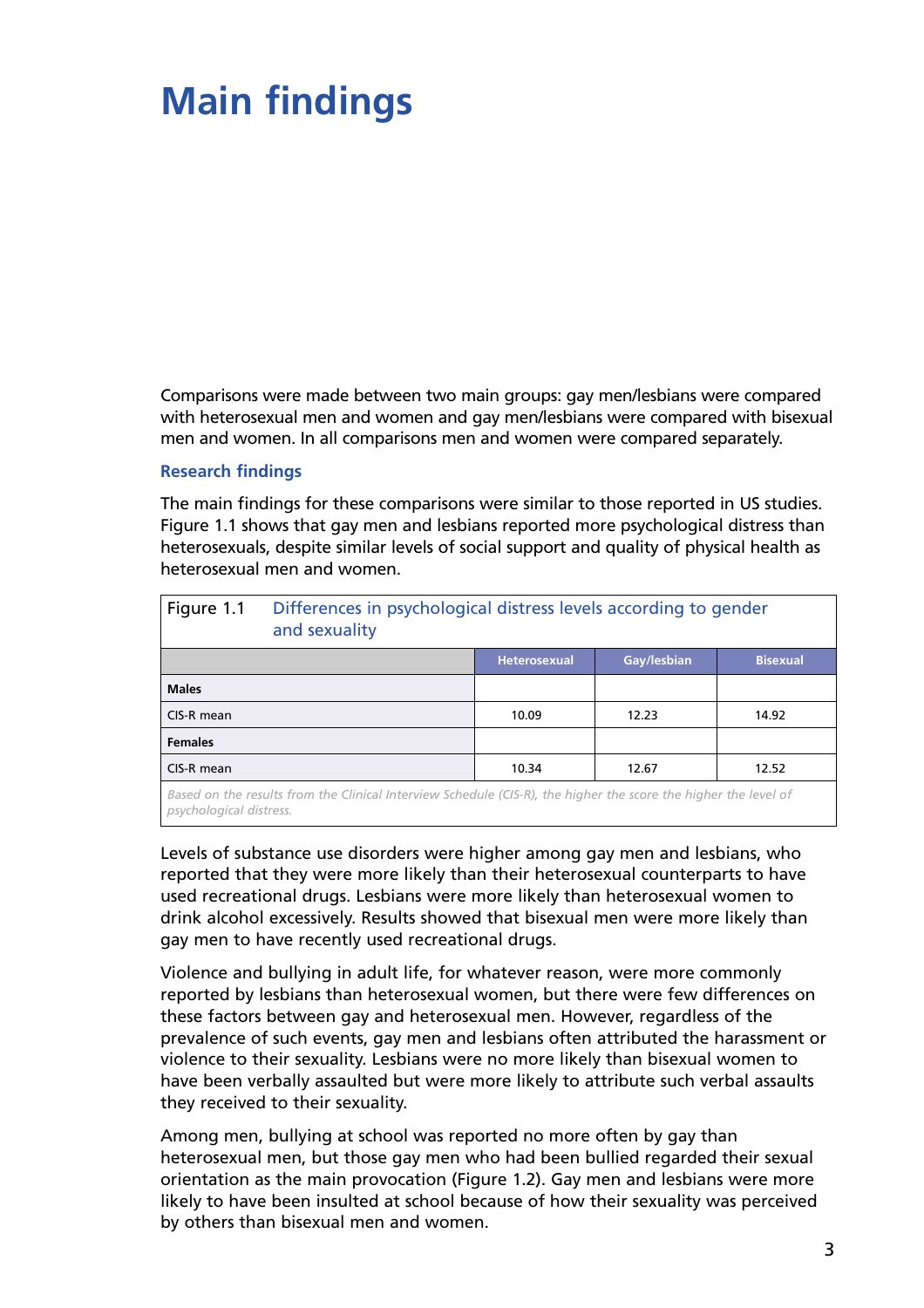# **Main findings**

| Figure 1.2<br>Violence and bullying by sexuality and gender (%) |                     |             |                 |  |
|-----------------------------------------------------------------|---------------------|-------------|-----------------|--|
|                                                                 | <b>Heterosexual</b> | Gay/lesbian | <b>Bisexual</b> |  |
| <b>Males</b>                                                    |                     |             |                 |  |
| Attacked in last 5 years                                        | 35                  | 38          | 42              |  |
| Verbally harassed in last 5 years                               | 46                  | 68          | 56              |  |
| <b>Bullied at school</b>                                        | 47                  | 51          | 51              |  |
| <b>Females</b>                                                  |                     |             |                 |  |
| Attacked in last 5 years                                        | 22                  | 31          | 27              |  |
| Verbally harassed in last 5 years                               | 43                  | 50          | 54              |  |
| <b>Bullied at school</b>                                        | 20                  | 30          | 35              |  |

In the second main comparison, comparisons made between gay men/lesbians and bisexual men and women showed the former to be more at ease with their sexuality. Gay men and lesbians were also significantly more likely to have parents and siblings who were aware of their sexuality than their bisexual counterparts. Gay men and lesbians were also more likely than bisexual men and women to be open about their sexuality to parents, siblings, friends, colleagues, GPs and mental health professionals. Bisexual women were less likely than lesbians to report that their brothers and sisters had been positive about their sexual orientation. Bisexual men also reported more psychological distress than gay men. On all other measures of psychological or social wellbeing, however, there were no differences between gay and bisexual men or between lesbians and bisexual women.

In reports on self harm, gay men were more likely than bisexual men, and lesbians more likely than bisexual women to cite their sexuality as a reason for harming themselves.

| Figure 1.3<br>Self harm by gender and sexuality (%)   |                     |             |                 |  |
|-------------------------------------------------------|---------------------|-------------|-----------------|--|
|                                                       | <b>Heterosexual</b> | Gay/lesbian | <b>Bisexual</b> |  |
| <b>Males</b>                                          |                     |             |                 |  |
| Self harm considered                                  | 33                  | 50          | 55              |  |
| Self harm carried out                                 | 41                  | 54          | 50              |  |
| <b>Females</b>                                        |                     |             |                 |  |
| Self harm considered                                  | 33                  | 57          | 56              |  |
| Self harm carried out*                                | 50                  | 56          | 59              |  |
| * This percentage is of those who ever considered it. |                     |             |                 |  |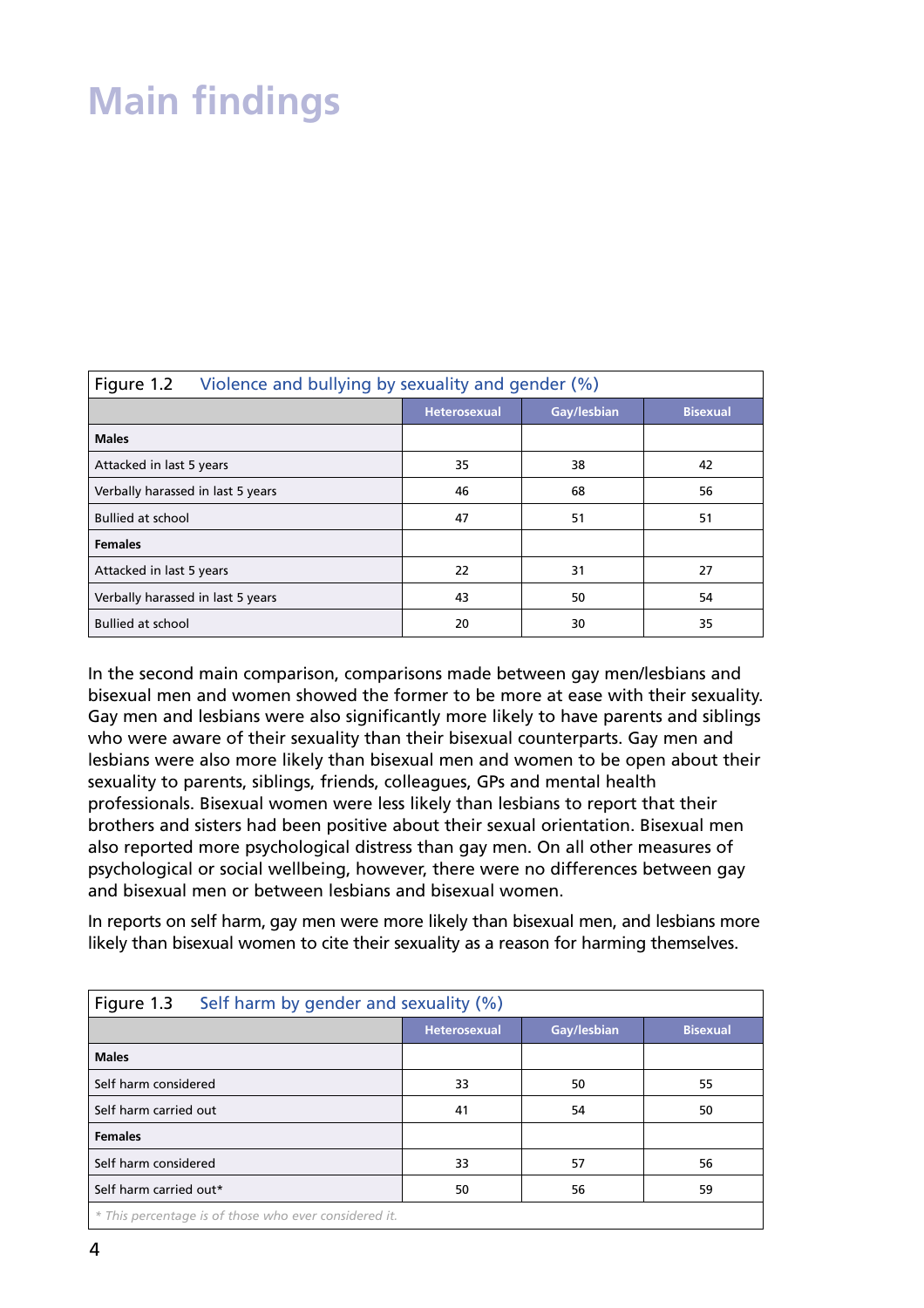#### **Use of mental health services**

From the main research group, a number of participants indicated willingness to take part in a further qualitative study looking at LGB experiences with the mental health services. The research, comprising narratives of experiences, shows that gay men and lesbians were more likely than heterosexuals to have consulted a mental health professional in the past, regardless of current mental state.

The results, displayed in Figure 1.4 show that up to a third of gay men, one quarter of bisexual men and over 40 per cent of lesbians recounted negative or mixed reactions from mental health professionals when being open about their sexuality. Bisexual women were less likely than lesbians to report having received a positive reaction from a mental health professional when declaring their sexuality. One in five gay men and lesbians and a third of bisexual men recounted that a mental health professional made a causal link between their sexuality and their mental health problem.

In more detailed interviews, gay men, lesbians and bisexuals indicated that problems in their encounters with mental health professionals ranged from instances of overt homophobia and discrimination, to a perceived lack of empathy around sexuality issues on the part of the clinician.

*People could be trained to have awareness to start with that the client in front of them may or may not be completely heterosexual, they could be anything sexually. They will assume you're straight.* [Male, 40s]

*I went to see a psychiatric nurse who was assessing me. She was completely homophobic . . . she was so rude to me and so horrible to me . . . and I was very, very vulnerable and I thought I just can't face it. She just completely rejected me and said "well do you think that being in a lesbian relationship is going to help you through all this?" She said the most unbelievable stuff. I just terminated.* [Female, 30s]

Gay men and lesbians saw many advantages in being able to choose a LGB clinician. They were regarded to be potentially more understanding of the problems faced by LGB people.

*I know some lesbians who don't care and are not interested in the sexuality of their psychiatrist. But I thought . . . if she was a lesbian she might be more empathetic, they'd understand some of the issues, they'd have been through coming out and all the rest of it.* [Female, 30s]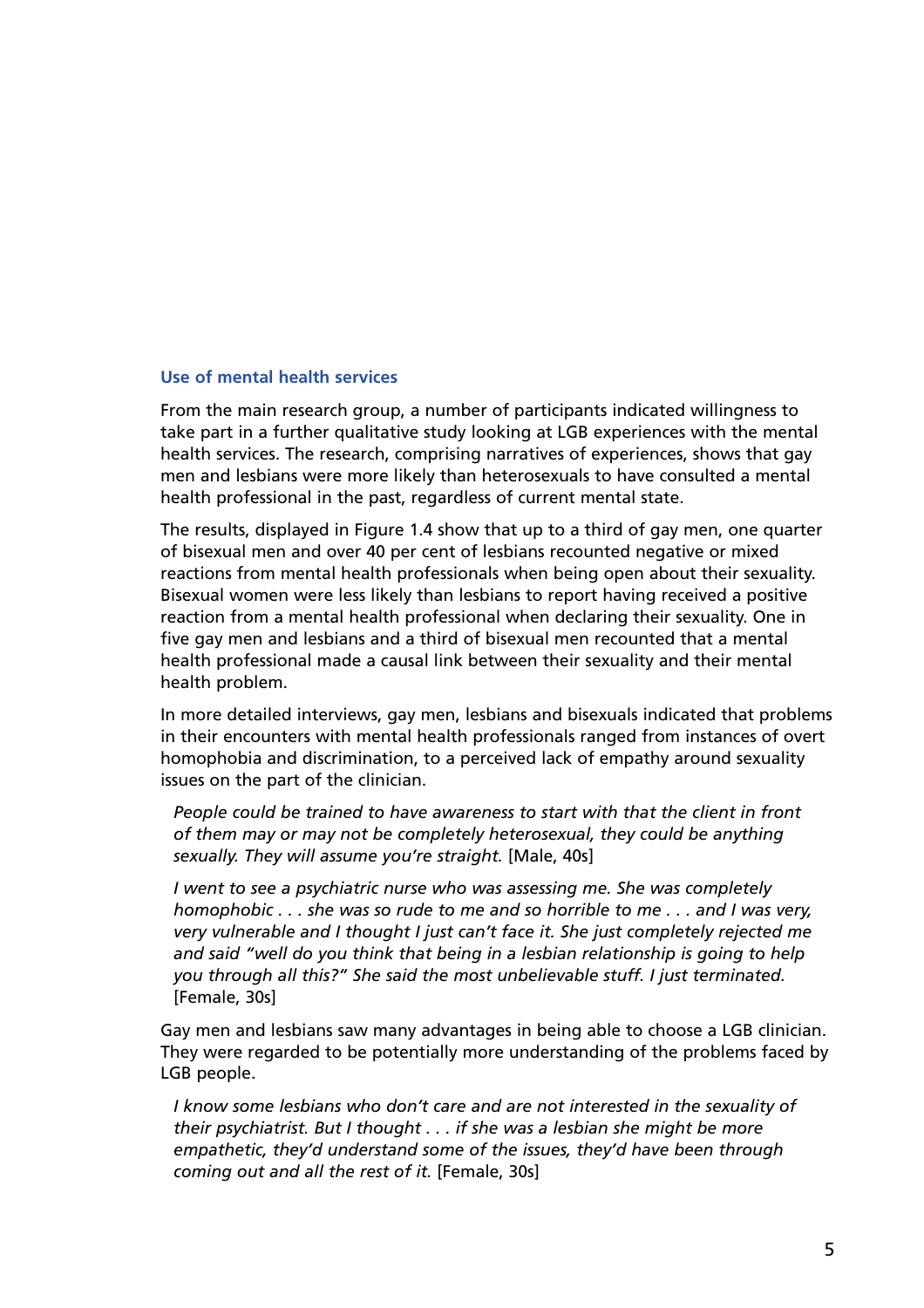## **Main findings**

The study recognises that professionals may find it difficult to get the balance right with their LGB clients. In some of the accounts, they were regarded as insensitive if they played down sexuality in the clinical setting or if they placed too much emphasis on it.

*I don't think that [mental health practitioners] ever raised [sexuality], they never pushed it . . . they certainly never pursued it or helped me pursue it. If I ever did talk about it, it would have been very general; they certainly wouldn't have given me enough room to explore it . . . I think a lot of my problems emotionally... were connected to my sexuality and my suppression of that and my feelings that I had to suppress it.* [Female, 20s]

*I don't like talking to my psychiatrist [about my sexual orientation] because I don't see it as an issue that needs to be aired or anything. I'd rather get to the root of why I'm like I am and not put anything else on to think well maybe that's the cause of it. But he kept insisting on taking about it.* [Male, 40s]

Figure 1.4 below shows a breakdown of contact with a GP or mental health professional by gender and sexuality.

| Figure 1.4                                 | Contact with GP and mental health professional by gender<br>and sexuality $(\%)$ |                     |             |                 |  |
|--------------------------------------------|----------------------------------------------------------------------------------|---------------------|-------------|-----------------|--|
|                                            |                                                                                  | <b>Heterosexual</b> | Gay/lesbian | <b>Bisexual</b> |  |
| <b>Males</b>                               |                                                                                  |                     |             |                 |  |
| GP seen for emotional difficulties         |                                                                                  | 37                  | 53          | 49              |  |
| MHP seen for emotional difficulties        |                                                                                  | 33                  | 58          | 55              |  |
| Positive reaction from MHP about sexuality |                                                                                  | n/a                 | 64          | 74              |  |
| <b>Females</b>                             |                                                                                  |                     |             |                 |  |
| GP seen for emotional difficulties         |                                                                                  | 48                  | 57          | 66              |  |
| MHP seen for emotional difficulties        |                                                                                  | 43                  | 68          | 72              |  |
| Positive reaction from MHP about sexuality |                                                                                  | n/a                 | 58          | 39              |  |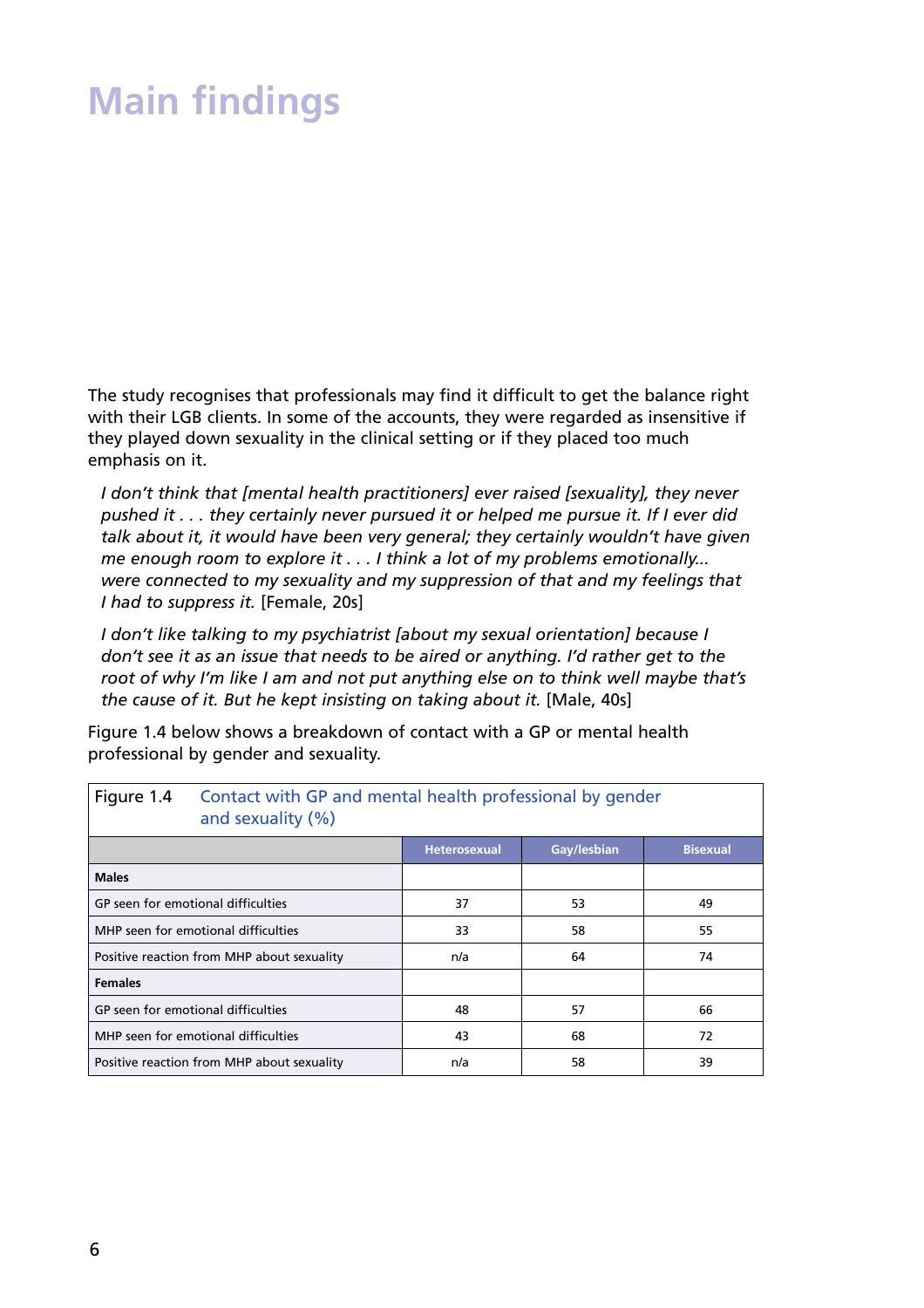### **Recommendations**

This report makes a number of recommendations toward service planning and improvement, involving a number of agencies across health, social, education and government sectors. These recommendations are:

- **1. Core education/training and continuing professional development of health and social services professionals should cover:**
	- the relationship between sexuality and mental wellbeing
	- how sexuality fits into the wider context of a person's life experiences and mental health
	- the increased risk of self harm and suicide in LGB people
	- the increased risk of substance misuse in LGB people
	- how to respond appropriately to LGB people in a mental health setting.
- **2. This training should aim to ensure that LGB people receive help from professionals who are sensitive to LGB lifestyles and needs. In particular, professionals will need to strike a balance between the extremes of:**
	- regarding same-sex attraction as the underlying cause of psychological difficulties
	- ignoring sexuality altogether
	- displaying excessive curiosity about how LGB people live.
- **3. Health and social services agencies should monitor the particular experiences and satisfaction levels of LGB people as users of services, and put in place mechanisms to respond appropriately to feedback.**
- **4. Health and social service agencies should proactively share good practice on working with LGB people in mental health settings.**
- **5. The National Institute for Clinical Excellence (NICE) should include guidance on the prevention of self harm for LGB people, and particularly younger people, in its forthcoming guidance on self harm.**
- **6. The National Institute for Mental Health in England (NIMHE) and the National Health Service in Wales should consider the specific issues arising from sexuality, and, in particular, developing sexuality, in implementing the National Service Framework for Mental Health's targets on suicide.**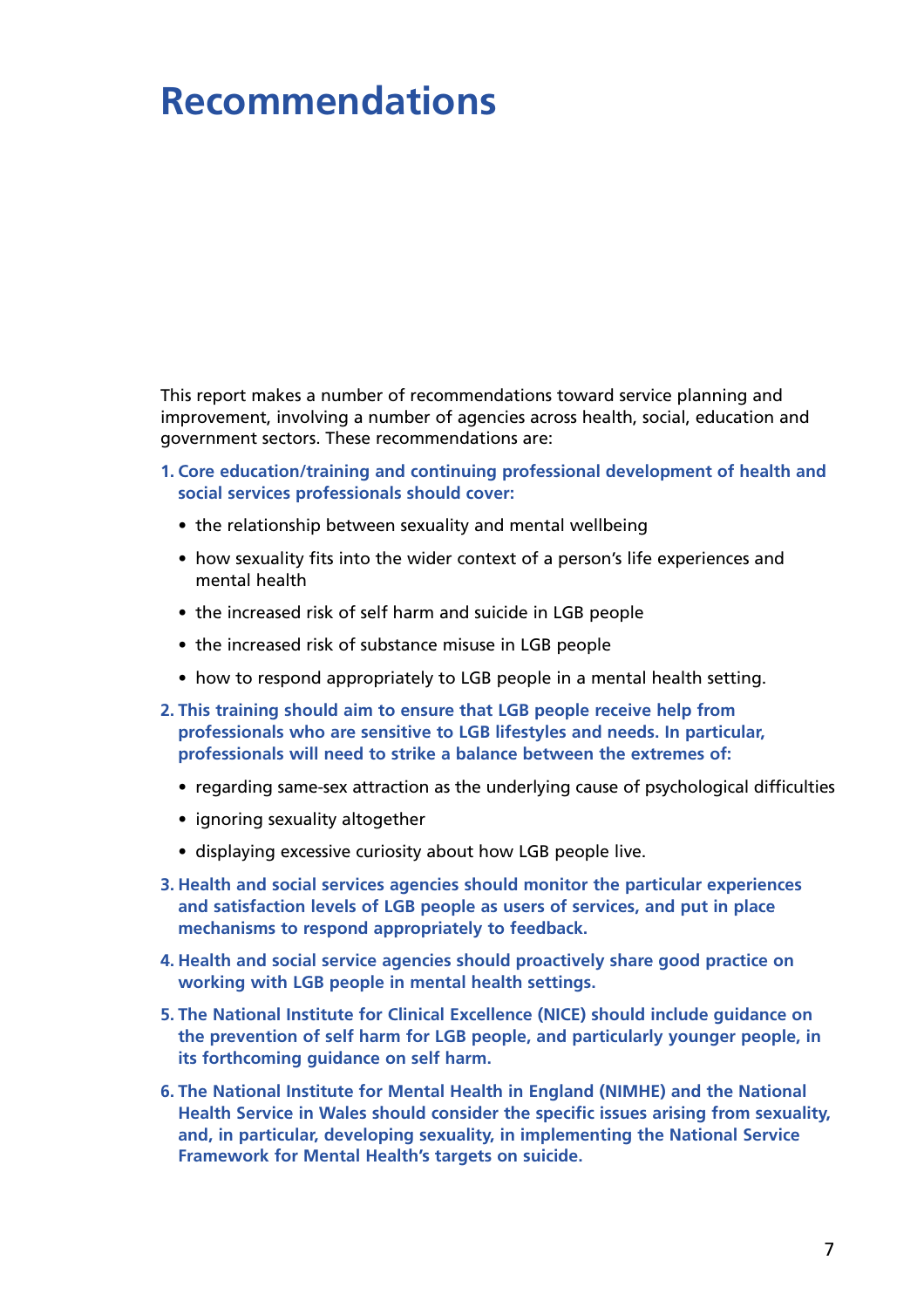### **Recommendations**

- **7. Professionals working with children and young people, including teachers, youth workers and health and social services professionals, should receive specific training in:**
	- how developing sexuality and related issues around "coming out" affect psychological development and mental wellbeing
	- strategies to support the prevention of self harm and suicide in LGB people.
- **8. Agencies working with children and young people (including schools, youth services and health and social services) should develop policies around bullying and victimisation related to sexuality.**
- **9. Campaigns to reduce substance misuse and agencies working on substance misuse issues or with people with dual diagnosis should ensure they address the particular issues relating to LGB people and target these communities. LGB community groups should be particularly proactive in this area.**
- **NIMHE, the National Health Service in Wales and major funding councils should 10. fund further research into:** 
	- the mental health and wellbeing of bisexual people
	- discrimination on grounds of sexuality in schools and society
	- the effectiveness of mental health interventions for LGB people and how services respond to their needs.

#### **The Government should: 11.**

- introduce legislation to ensure equal rights and protection from discrimination for LGB people across all aspects of society
- instigate awareness campaigns to support the elimination of discrimination on grounds of sexuality within society. Health and social services professionals require greater awareness of the psychological issues that are relevant to LGB people, particularly younger adults who appear to be most vulnerable.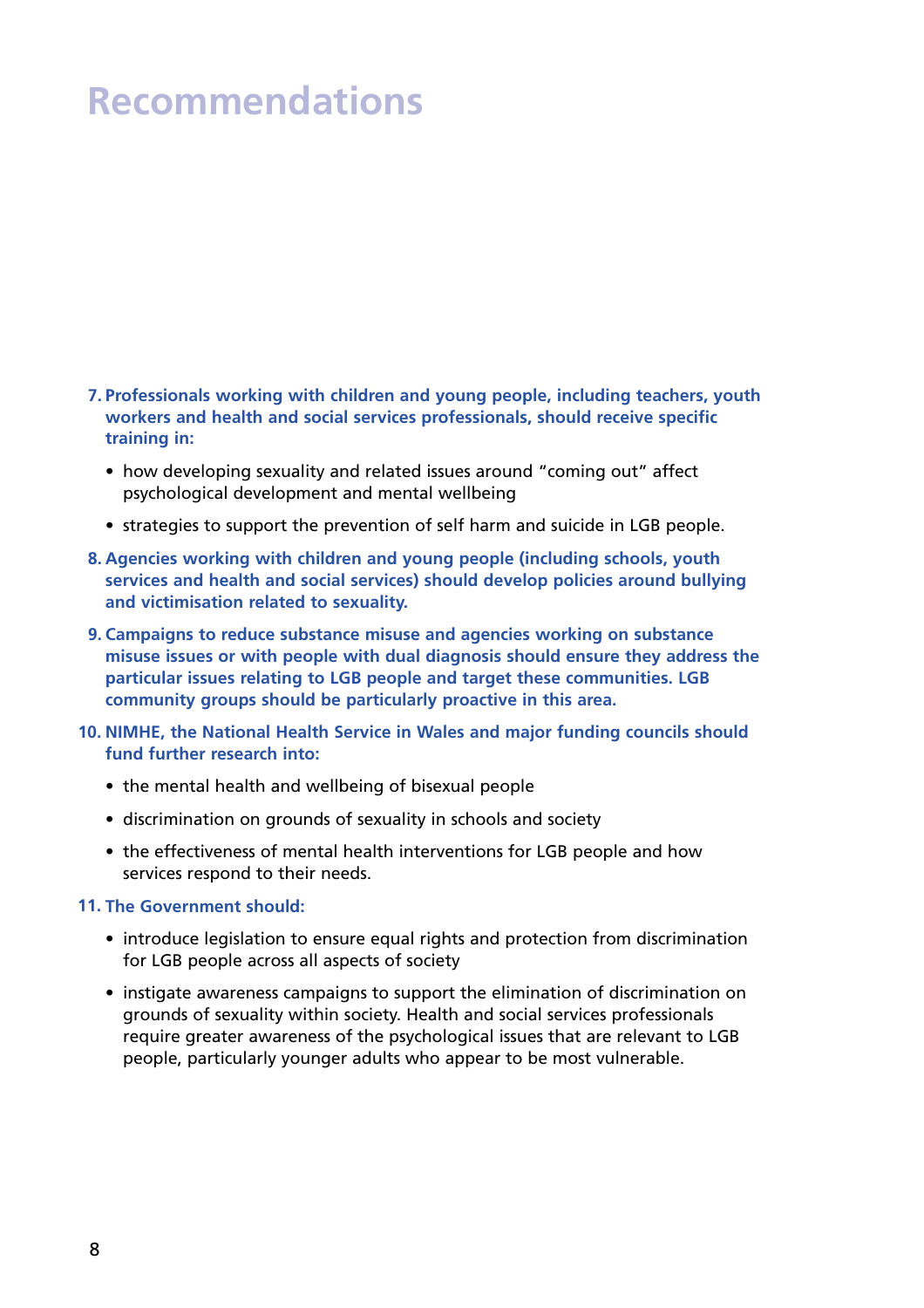### **Acknowledgments**

The authors of this report wish to thank all those who completed the computerised questionnaire and took part in the face-to-face interviews, the Community Fund for funding the study and the members of the study steering group for their help and advice.

Copies of the full report titled: *Mental health and social wellbeing of gay men, lesbians and bisexuals in England and Wales* (ISBN 1-903567-46-7) are available from Mind, 15-19 Broadway, Stratford, London E15 4BQ. Tel: 020 8519 2122.